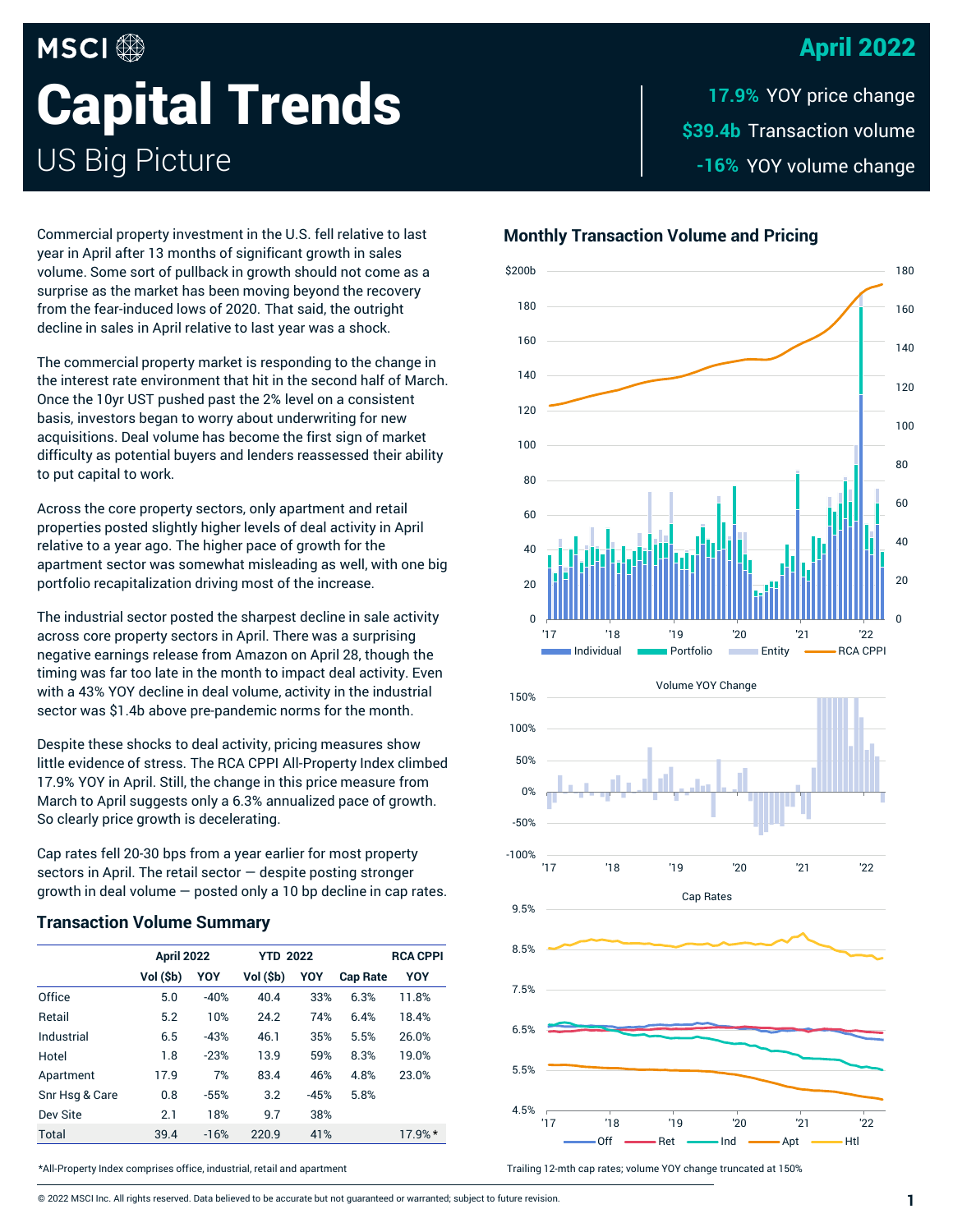

## A Performance Perspective on Property

During the initial phases of the pandemic, U.S. commercial real estate performance dipped as markets grappled with uncertainty and the spread of Covid-19. The three-month total return for the MSCI U.S. Quarterly Property Index briefly turned negative in Q2'20, around the same time as deal volume activity shrank, as shown in the chart to the right.

However, this negative performance was temporary, with positive momentum returning in subsequent quarters. Total returns increased, and by Q3'21 had reached record highs that coincided with the strong rebound in deal activity. In the most recent quarter, total returns declined slightly, to 5.8% from 6.3%, but this was still the second strongest quarterly total return seen in the index since its inception in 1999.

The record high returns seen in recent quarters do mask some underlying variation across the various property types. A notable divergence began to emerge in the middle of the last decade as ecommerce growth buoyed industrial but weighed on retail. Steady growth in online sales and then the onset of the pandemic have contributed to further bifurcation and meant that the spread of returns across the various property types has been increasing over recent years.

During the pandemic total returns moderated across all major property types, though some were more affected than others. For example, retail assets were typically harder hit by lockdowns and social distancing measures, which contributed to weaker performance for this property type, as shown in the chart opposite. Industrial assets, by contrast, were more resilient and only experienced a more modest dip in total returns.

Total returns have bounced back for all major sectors since mid-2020, but it is in the industrial and apartment property types that we have seen the strongest returns in recent quarters. It is therefore perhaps not entirely surprising that these two property types have accounted for a large share of the total transaction volume in the market.

Yield movements help to explain some of the variation in sector performance, as displayed in the chart to the lower right. For retail and office assets, net operating income (NOI) yields were slightly higher in Q1'22 than they were before the pandemic in Q4'19.

By contrast, industrial, apartment and self storage NOI yields have compressed, helping to put upwards pressure on asset values. Breaking down the asset value growth observed in the year to Q1'22, yield impact — the change in values driven by yield movements  $-$  was a significant driver, particularly for the industrial sector. The retail sector was the only major sector to see negative yield impact as NOI yields increased over the year.



The MSCI U.S. Quarterly Property Index measures the unlevered valuation-based investment performance of 5,591 directly held properties with a total capital value of \$448.0 billion as at Q1'22. These properties include self storage and other assets not captured in aggregate deal volume figures in this report.

#### **Total Returns by Sector**



MSCI U.S. Quarterly Property Index, 3-mth total returns

#### **Drivers of Asset Value Growth by Sector**



MSCI U.S. Quarterly Property Index; 12-mth returns and impact for Q1'22; All Props includes "Other" types